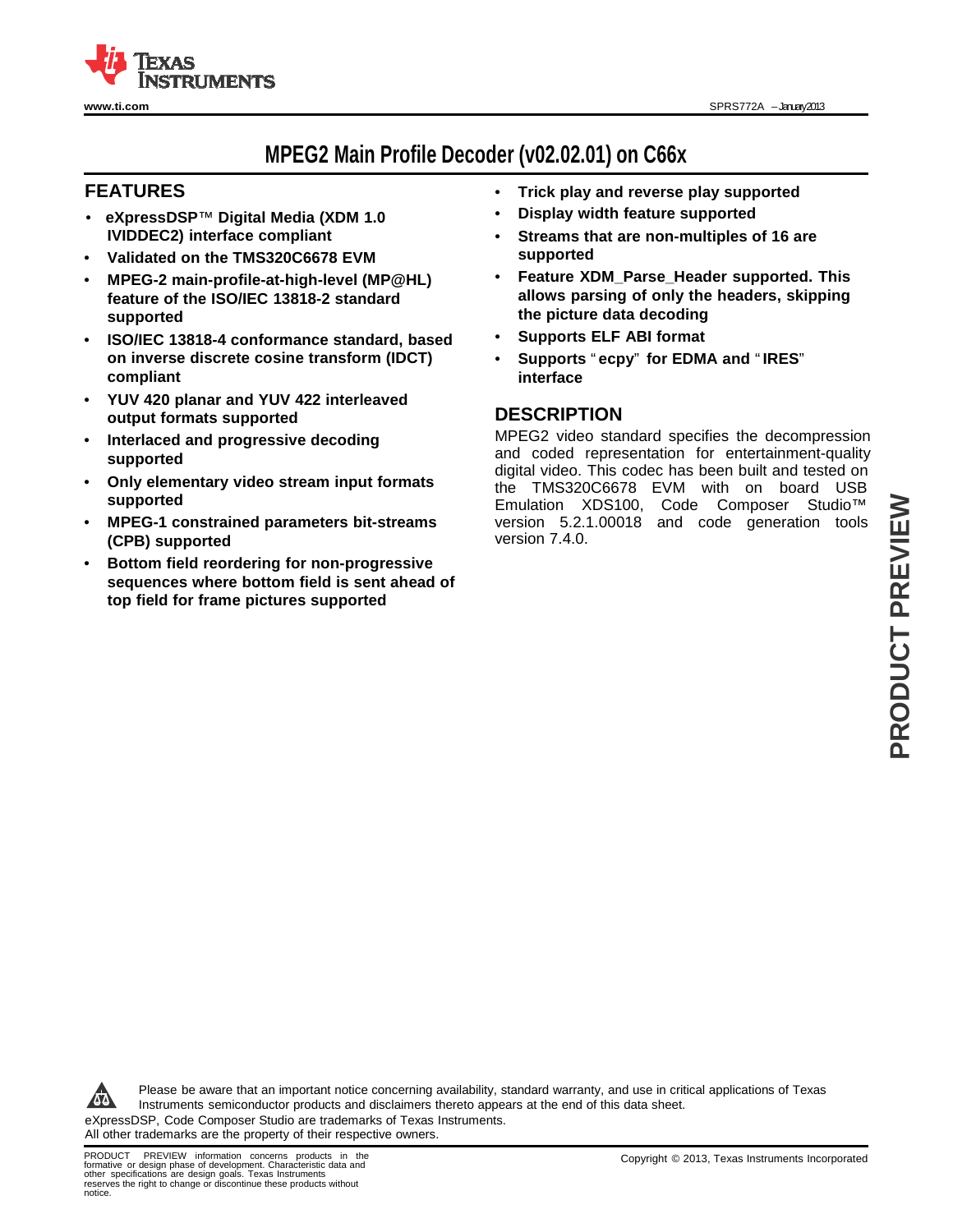### **Performance Summary**

This section describes performance of the MPEG2 main profile decoder on TMS320C6678 EVM.

#### **Table 1. Configuration Table**

| <b>CONFIGURATION</b>                                             | ID            |
|------------------------------------------------------------------|---------------|
| MP@ high level features. YUV 4:2:0 planar output, default memory | MPEG2 DEC 001 |

#### **Table 2. Cycles Information** – **Profiled on TMS320C6678 EVM With Code Generation Tools Version 7.4.0**

|                         | PERFORMANCE STATISTICS (MEGA CYCLES PER SECOND) <sup>(1)</sup> (2) |                        |                     |  |
|-------------------------|--------------------------------------------------------------------|------------------------|---------------------|--|
| <b>CONFIGURATION ID</b> | <b>TEST DESCRIPTION(3)</b>                                         | AVERAGE <sup>(4)</sup> | PEAK <sup>(3)</sup> |  |
|                         | stefan250.m2v, 352 X 288 @ 4 mbps, 252 frames                      | 41.6                   | 44.9                |  |
| MPEG2 DEC 001           | TM5_football_4.0M.bs.mpg, 704 X 480 @ 4 mbps,149<br>frames         | 124.6                  | 168.2               |  |
|                         | gi_stream.mpeg, 720 X 480 @ 14.987 mbps,20<br>Frames               | 169.9                  | 182.5               |  |
|                         | Vipertakeoff_420p_24fps_p1280x720_MP_10Mbps_<br>296frames.m2v      | 253.4                  | 354.3               |  |
|                         | R1m2v_hd1920x1080_18mbps_pt1_aptment.m2v, 442<br>frames            | 605.5                  | 648.6               |  |

(1) Measured with program memory and I/O buffers in external memory, stack in internal memory and with cache configuration 32 Kbytes

L1P program cache, 32K-bytes L1D data cache and 64K-bytes L2 cache DDR @ 666.7 MHz, CPU @ 1 GHz and only used by decoder.

(2) There may be a variation of  $\pm 5\%$  in the mentioned profiling data.<br>(3) Peak values are calculated assuming that the most demanding f Peak values are calculated assuming that the most demanding frame is repeated 30 times in the sequence, rather than finding the

- most demanding 30 frames sequence in the bit-stream.
- (4) Average is calculated over number of frames specified for each

#### stream.

**Note**: For an input encoded stream in the big-endian format, byte swap inside the library with the frameLevelByteSwap flag ON, leads to approximately 1 MHz increase in average cycles per sec for 1 mbps stream. For 4 mbps stream, it will be an increase of approximately 4 MHz.

#### **Table 3. Memory Statistics - Generated With Code Generation Tools Version 7.4.0**

|                           | <b>MEMORY STATISTICS<sup>(1)</sup></b> |                        |                 |              | <b>TOTAL</b> |
|---------------------------|----------------------------------------|------------------------|-----------------|--------------|--------------|
| <b>CONFIGURATION ID</b>   | <b>DATA MEMORY</b>                     |                        |                 |              |              |
|                           | <b>PROGRAM</b><br><b>MEMORY</b>        | <b>INTERNAL</b><br>(2) | <b>EXTERNAL</b> | <b>STACK</b> |              |
| MPEG2_DEC_001 (352 x 288) | 123                                    | 39                     | 676             | 12           | 850          |
| MPEG2_DEC_001 (704 x 480) | 123                                    | 39                     | 2113            | 12           | 2287         |
| MPEG2_DEC_001 (720 x 480) | 123                                    | 39                     | 2159            | 12           | 2333         |

(1) All memory requirements are expressed in kilobytes (1K-byte = 1024 bytes) and there could be a variation of approximately 1-2% in values.

(2) Internal memory is placed in L2 SRAM.

#### **Table 4. Internal Data Memory Split-Up**

|                         | DATA MEMORY - INTERNAL <sup>(1)</sup> |                |                 |
|-------------------------|---------------------------------------|----------------|-----------------|
| <b>CONFIGURATION ID</b> | <b>SHARED</b>                         |                | <b>INSTANCE</b> |
|                         | <b>CONSTANTS</b>                      | <b>SCRATCH</b> |                 |
| MPEG2 DEC 001           |                                       | 39             |                 |

(1) All memory requirements are expressed in kilobytes and there could be a variation of approximately 1-2% in values.

#### **Table 5. Co Processor(s) Memory Statistics (1)**

| <b>CONFIGURATION ID</b> | <b>SEQ DATA</b><br><b>MEMORY</b> | <b>SEQ PROG</b><br><b>MEMORY</b> | <b>SEQ PROG MEMORY</b> | <b>IMX IMG BUF</b> | <b>IMX</b><br><b>CMD MEM</b> |
|-------------------------|----------------------------------|----------------------------------|------------------------|--------------------|------------------------------|
| MPEG2 DEC 001           |                                  |                                  |                        |                    |                              |

(1) The decoder does not use co-processors; therefore, all the values are zeroes.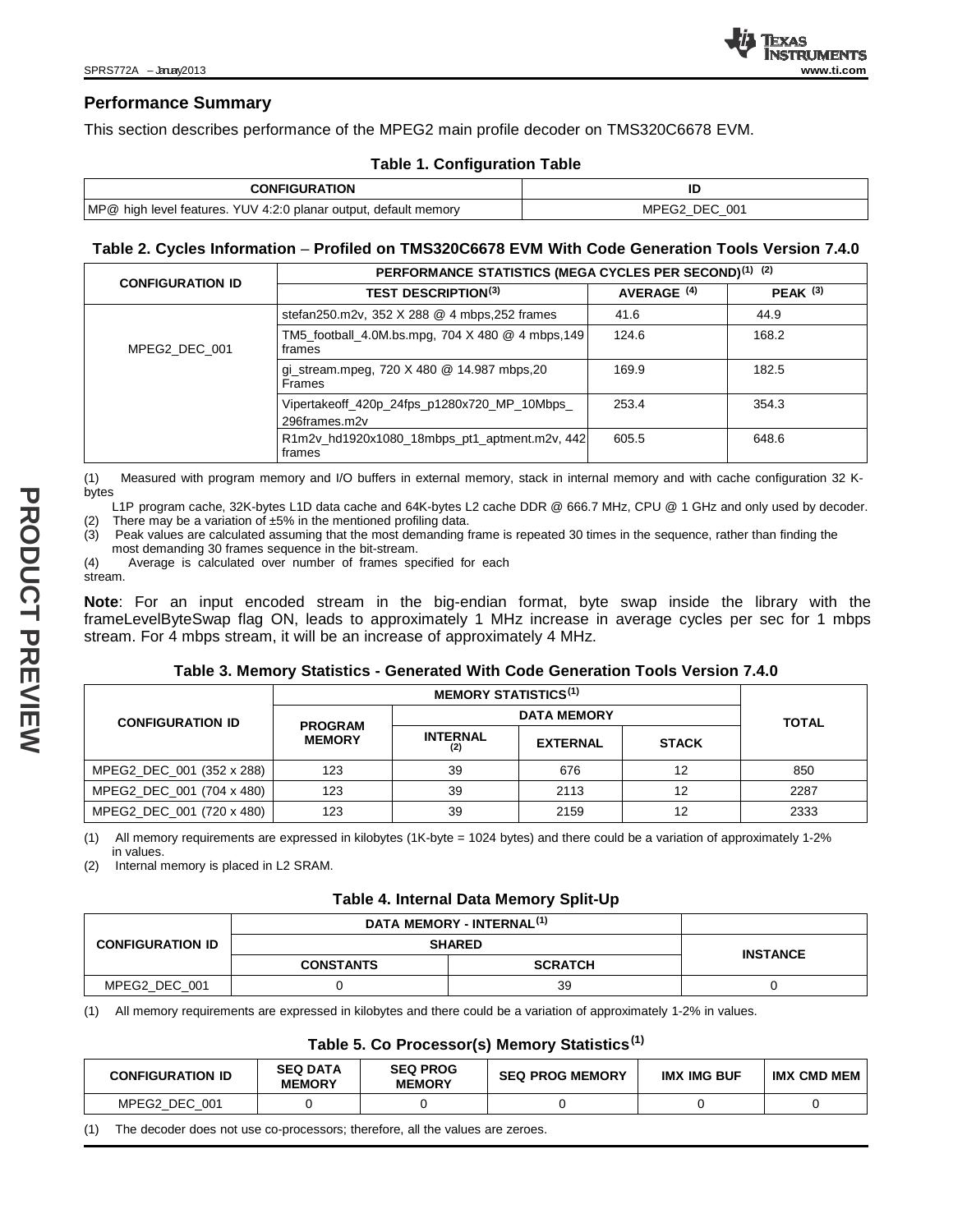



**Notes**

- Evaluation version performance may be off by up to 30 MHz.
- Does not use internal memory for persistent buffers. Relieves algorithm from preserving persistent memory in task switch scenario.
- No constants are on internal memory.
- Display buffer for YUV422 interleaved format is 4050K-bytes.
- Input buffer to algorithm is assumed to have at least one encoded frame data
- Memory configuration:
	- L1P: 32K-bytes program cache
	- L1D: 32K-bytes data cache
	- L2: 64K-bytes cache
- Total data memory for N non pre-emptive instances = Constants + Runtime Tables + Scratch +  $N^*$ (Instance + I/O buffers + Stack)
- Total data memory for N pre-emptive instances = Constants + Runtime Tables +  $N^*$ (Instance + I/O buffers + Stack + Scratch)

## **References**

- ISO/IEC 11172-2:1993 Information technology -- Coding of moving pictures and associated audio for digital storage media at up to about 1.5 Mbps -- Part 2: Video (MPEG-1 video standard).
- ISO/IEC 13818-2:2000 Information technology -- Generic coding of moving pictures and associated audio information: Video (MPEG-2 video standard)
- MPEG2 Main Profile Decoder (v02.02.00) on C66X (on TMS320C6678 EVM) User's Guide (SPRUH72A)

## **Glossary**

| Term      | <b>Description</b>                                                                                    |
|-----------|-------------------------------------------------------------------------------------------------------|
| Constants | Elements that go into .const memory section                                                           |
| Scratch   | Memory space that can be reused across different instances of the algorithm                           |
| Shared    | Sum of Constants and Scratch                                                                          |
| Instance  | Persistent-memory that contains persistent information - allocated for each instance of the algorithm |

## **Acronyms**

| Acronym/Abbreviation | <b>Description</b>                        |
|----------------------|-------------------------------------------|
| ABI                  | Application Binary Interface              |
| <b>CPB</b>           | <b>Constrained Parameters Bit-streams</b> |
| <b>DMA</b>           | <b>Direct-Memory Access</b>               |
| DMAN <sub>3</sub>    | <b>DMA Manager</b>                        |
| <b>EDMA</b>          | <b>Enhanced Direst Memory Access</b>      |
| <b>ELF</b>           | Executable and Linkable Format            |
| <b>EVM</b>           | <b>Evaluation Module</b>                  |
| <b>IDCT</b>          | Inverse Discrete Cosine Transform         |
| <b>IRES</b>          | Resource Interface                        |
| <b>MCPS</b>          | Mega Cycles Per Second                    |
| <b>MPEG</b>          | Motion Picture Expert Group               |
| QDMA                 | <b>Quick Direct Memory Access</b>         |
| <b>XDM</b>           | eXpressDSP Digital Media                  |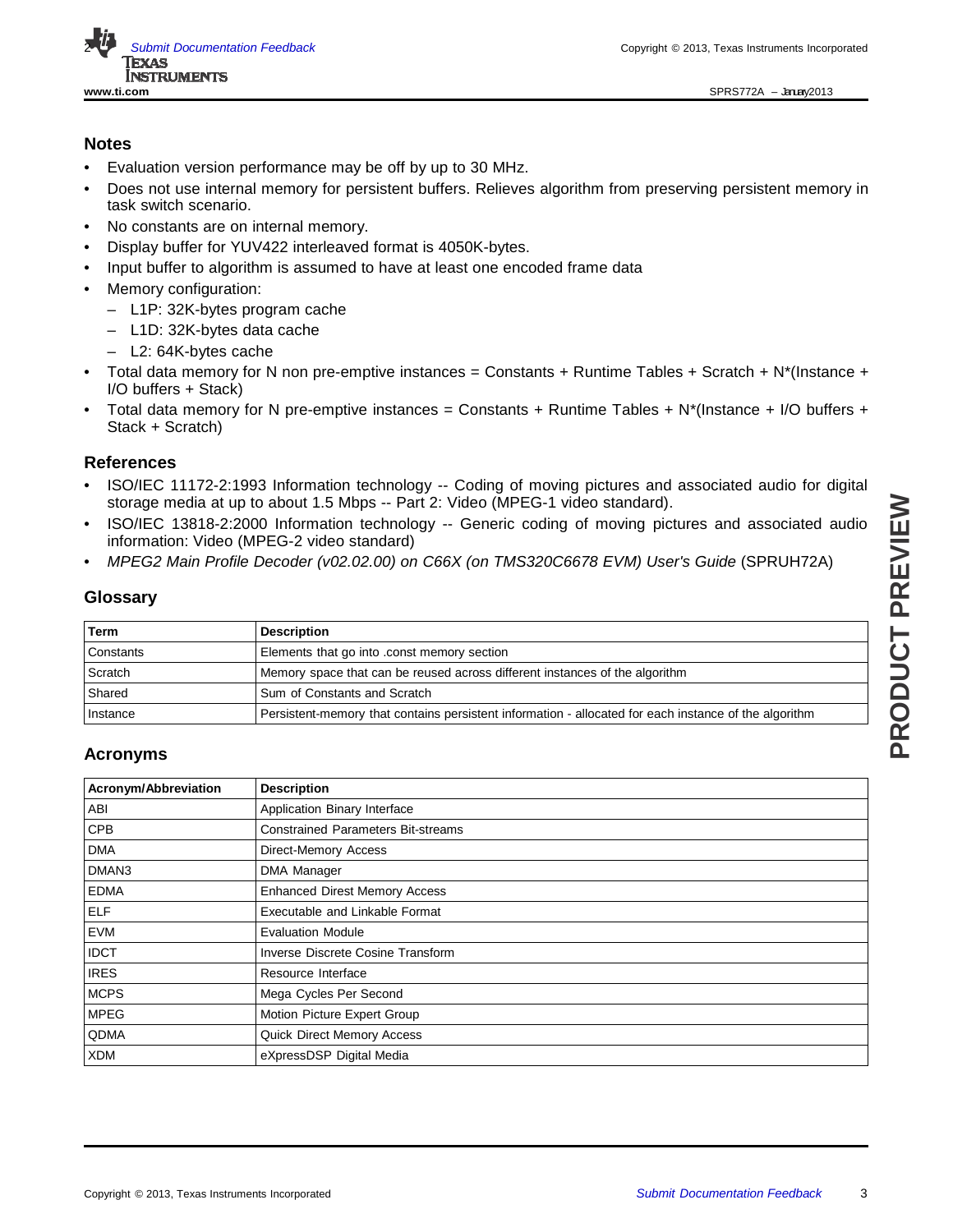#### **IMPORTANT NOTICE**

Texas Instruments Incorporated and its subsidiaries (TI) reserve the right to make corrections, enhancements, improvements and other changes to its semiconductor products and services per JESD46, latest issue, and to discontinue any product or service per JESD48, latest issue. Buyers should obtain the latest relevant information before placing orders and should verify that such information is current and complete. All semiconductor products (also referred to herein as "components") are sold subject to TI's terms and conditions of sale supplied at the time of order acknowledgment.

TI warrants performance of its components to the specifications applicable at the time of sale, in accordance with the warranty in TI's terms and conditions of sale of semiconductor products. Testing and other quality control techniques are used to the extent TI deems necessary to support this warranty. Except where mandated by applicable law, testing of all parameters of each component is not necessarily performed.

TI assumes no liability for applications assistance or the design of Buyers' products. Buyers are responsible for their products and applications using TI components. To minimize the risks associated with Buyers' products and applications, Buyers should provide adequate design and operating safeguards.

TI does not warrant or represent that any license, either express or implied, is granted under any patent right, copyright, mask work right, or other intellectual property right relating to any combination, machine, or process in which TI components or services are used. Information published by TI regarding third-party products or services does not constitute a license to use such products or services or a warranty or endorsement thereof. Use of such information may require a license from a third party under the patents or other intellectual property of the third party, or a license from TI under the patents or other intellectual property of TI.

Reproduction of significant portions of TI information in TI data books or data sheets is permissible only if reproduction is without alteration and is accompanied by all associated warranties, conditions, limitations, and notices. TI is not responsible or liable for such altered documentation. Information of third parties may be subject to additional restrictions.

Resale of TI components or services with statements different from or beyond the parameters stated by TI for that component or service voids all express and any implied warranties for the associated TI component or service and is an unfair and deceptive business practice. TI is not responsible or liable for any such statements.

Buyer acknowledges and agrees that it is solely responsible for compliance with all legal, regulatory and safety-related requirements concerning its products, and any use of TI components in its applications, notwithstanding any applications-related information or support that may be provided by TI. Buyer represents and agrees that it has all the necessary expertise to create and implement safeguards which anticipate dangerous consequences of failures, monitor failures and their consequences, lessen the likelihood of failures that might cause harm and take appropriate remedial actions. Buyer will fully indemnify TI and its representatives against any damages arising out of the use of any TI components in safety-critical applications.

In some cases, TI components may be promoted specifically to facilitate safety-related applications. With such components, TI's goal is to help enable customers to design and create their own end-product solutions that meet applicable functional safety standards and requirements. Nonetheless, such components are subject to these terms.

No TI components are authorized for use in FDA Class III (or similar life-critical medical equipment) unless authorized officers of the parties have executed a special agreement specifically governing such use.

Only those TI components which TI has specifically designated as military grade or "enhanced plastic" are designed and intended for use in military/aerospace applications or environments. Buyer acknowledges and agrees that any military or aerospace use of TI components which have *not* been so designated is solely at the Buyer's risk, and that Buyer is solely responsible for compliance with all legal and regulatory requirements in connection with such use.

TI has specifically designated certain components as meeting ISO/TS16949 requirements, mainly for automotive use. In any case of use of nondesignated products, TI will not be responsible for any failure to meet ISO/TS16949.

| <b>Products</b>           |                      | <b>Applications</b>                               |                           |  |
|---------------------------|----------------------|---------------------------------------------------|---------------------------|--|
| www.ti.com/audio<br>Audio |                      | Automotive & Transportation www.ti.com/automotive |                           |  |
| <b>Amplifiers</b>         | amplifier.ti.com     | Communications & Telecom                          | www.ti.com/communications |  |
| Data Converters           | dataconverter.ti.com | Computers & Peripherals                           | www.ti.com/computers      |  |
| DLP <sup>®</sup> Products | www.dlp.com          | <b>Consumer Electronics</b>                       | www.ti.com/consumer-apps  |  |
| <b>DSP</b>                | dsp.ti.com           | Energy and Lighting                               | www.ti.com/energyapps     |  |